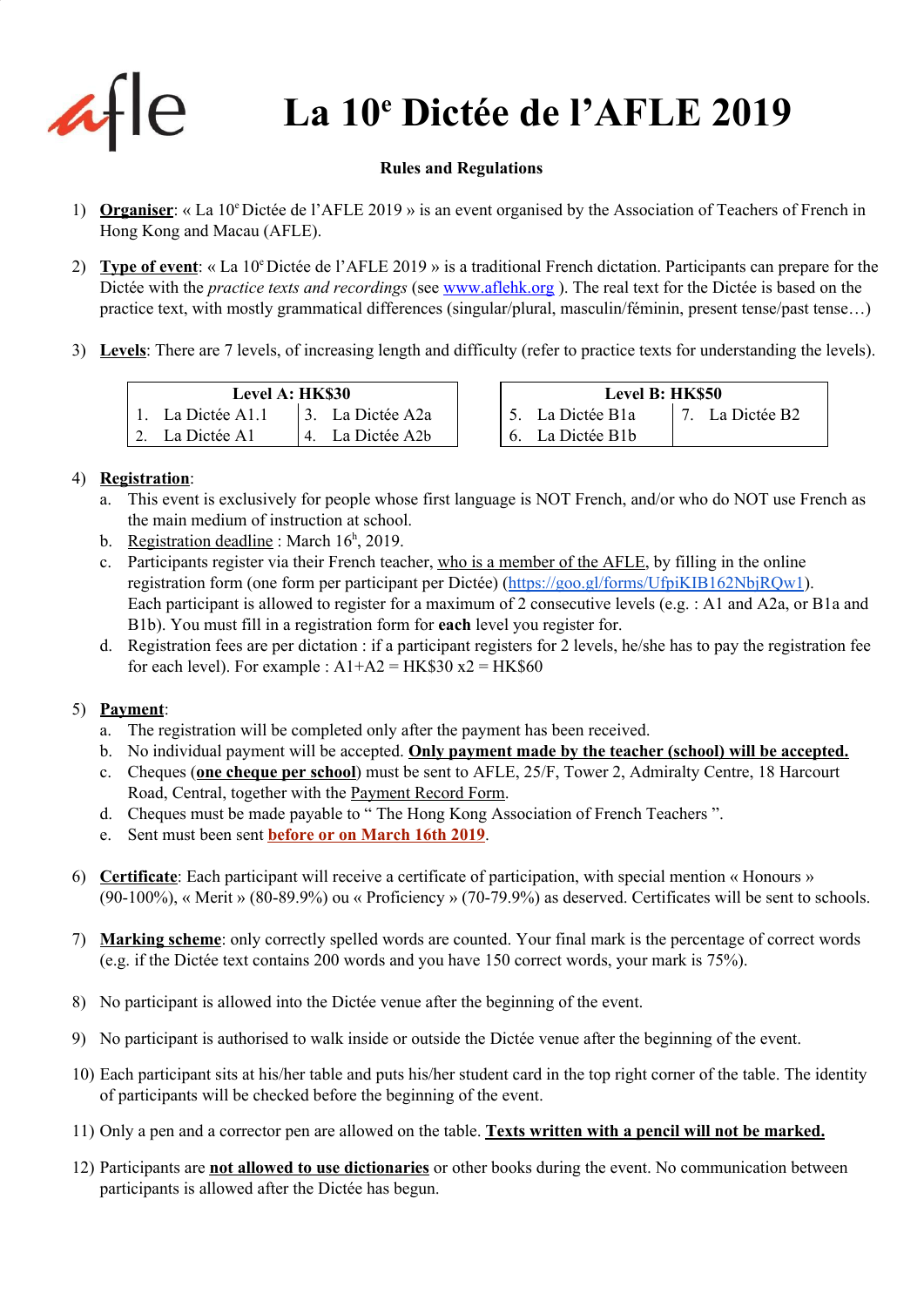- 13) Participants are requested to **switch off their mobile phone** BEFORE the beginning of the Dictée. In case of a mobile phone ringing during the Dictée, its owner will be automatically sent out of the room and **eliminated** from the Dictée.
- 14) Any participant who behaves in a way that disturbs other participants or the Dictée will be immediately sent out of the event room and eliminated from the Dictée.
- 15) Any decision of the president of the Dictée to eliminate a participant is final. No refund will be paid in case a participant is eliminated from the Dictée.
- 16) Registration is definitive, once a candidate registered, if he cannot attend the Dictée, no refund will be granted.

## **Important information**

1) Date and Time of « La 10<sup>e</sup> Dictée de l'AFLE 2019 » : March 30th, 2019, from 9:30 a.m. to 11:30 a.m..

|                  |                                                           | Beginning of the event |
|------------------|-----------------------------------------------------------|------------------------|
| <b>Session 1</b> | A $1.1$ , A $2a$ , B $1a$ and B $2$                       | 9.45                   |
| <b>Session 2</b> | A <sub>1</sub> , A <sub>2</sub> $b$ et B <sub>1</sub> $b$ | 10:45                  |

- 2) Location : **Diocesan Boys' School Secondary Division 131, Argyle Street, Mongkok, Kowloon**
- 3) Deadline for registration: March  $16<sup>th</sup>$ , 2019 (00:00am)
- 4) All "Dictées" will follow the same procedure:
	- **a. Before the event:**
		- Registration: Participants register via their French teacher, who is a member of the AFLE, by filling in the online registration form (one form per participant per Dictée) [\(https://goo.gl/forms/UfpiKIB162NbjRQw1](https://goo.gl/forms/UfpiKIB162NbjRQw1)) on or before March 16th (00:00am). A confirmation email will be sent to the STUDENT's TEACHER ONLY.
		- A few weeks before the event, the AFLE will release practice texts, together with vocabulary lists, on their website [\(www.aflehk.org\)](http://www.aflehk.org/). The Dictée text will be more or less similar to the practice text. The vocabulary list helps students to prepare, but there is no guarantee that ALL the Dictée words will be on the list, nor that ALL the list words will be in the Dictée.
	- **b. On the day of the event** (March 30th 2019)
		- Participants **must arrive at least 20 minutes before the beginning of the event**. Late comers will not be admitted into the venue after the beginning of the event.
		- Participants must register at the registration table and check the exact classroom of their Dictée.
		- Participants will sit at their table and will put their student/ID card in the top right corner of the table. Participants' ID will be checked before the beginning of the event.
		- No participant will be allowed to leave the room before the end of the event.
		- **The dictation will proceed as follows**:
			- 1. Reading of the full text, at regular speed (do not write during the first reading, focus on listening and try to understand the passage)
			- 2. Dictation of the passage, sentence by sentence or segment by segment. Each sentence/segment will be repeated 3 times.
			- 3. Final reading of the full text, at a slow and regular speed.
			- 4. Proof-reading by participants (10 mns)
			- 5. Papers are collected.
			- 6. Participants leave the room (don't go yet, go to the refreshment table!)

#### **c. Results and certificates**

- Once all the dictées have been corrected, the results will be sent to teachers by email, and published on our website [www.aflehk.org](http://www.aflehk.org/) .
- Certificates will be sent to schools before June  $30<sup>th</sup>$ , 2019.